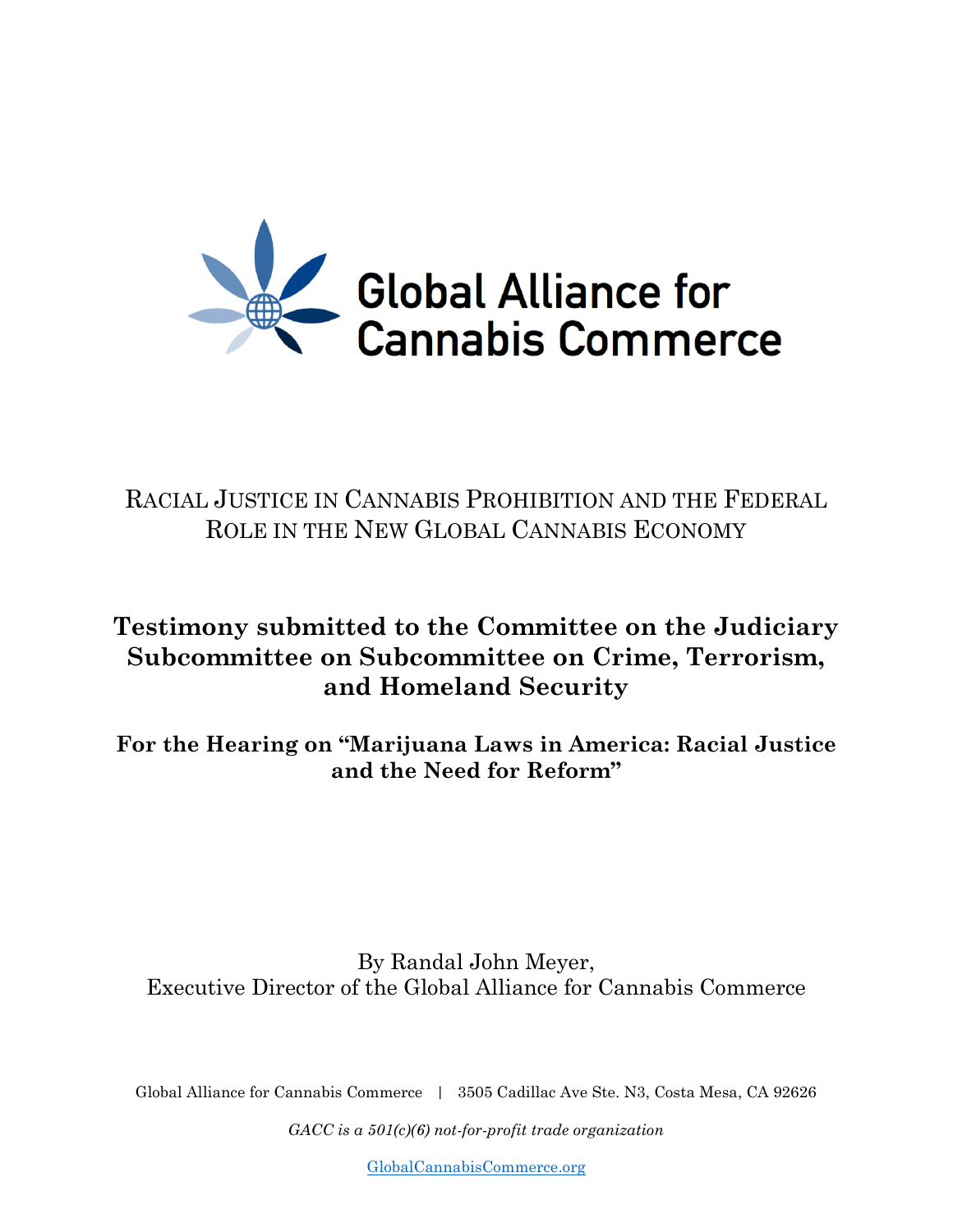Chairwoman Bass and members of the Subcommittee on Crime, Terrorism, and Homeland Security, thank you for hosting this hearing on the pressing issues of racial justice and the need for reform in federal cannabis laws. The Global Alliance for Cannabis Commerce is honored to offer its testimony on these matters today.

The Global Alliance for Cannabis Commerce (GACC) is a California-based 501(c)(6) trade organization representing over a billion dollars of legal global cannabis businesses. GACC advocates in front of government policymakers and legislators to support legalizing and regulating the cultivation, manufacture, distribution, and use of medical and adult-use cannabis products globally. GACC further works to ensure that medical and adult users of cannabis are not improperly stigmatized for their ordinary needs and activities.

GACC members believe that it is impossible to talk about the inevitable end of federal cannabis prohibition without discussing a way to rectify the issues that cannabis prohibition has caused in American society. Indeed, it is our organization's Corporate Social Responsibility position that "it is the specific responsibility of the cannabis industry to support legislation and other measures to mitigate and compensate those most harmed by" cannabis prohibition.

Federal cannabis prohibition began in 1937 with the passage of the Marihuana Tax Act of  $1937<sup>1</sup>$  $1937<sup>1</sup>$  a federal law that was unanimously overturned by the Supreme Court in 1969 in *Leary v. United States* for requiring self-crimination under the Fifth Amendment—famously, hemp farmers had to bring their crop for inspection to D.C. to receive a license, only to be arrested upon presenting their crop for transporting "marihuana" in interstate commerce.[2](#page-1-1)

The 1937 Act was passed over the objections of the American Medical Association and effectively de-listed cannabis from the *United States Pharmacopeia*, in which it had been listed since 1870.[3](#page-1-2) Cannabis had, before 1937, been regulated as a drug in interstate commerce under the 1906 Pure Food and Drug Act and Harrison Narcotics Act of 191[4](#page-1-3).<sup>4</sup> As a consequence of the 1937 law, cannabis was excluded from the 1938 Food, Drug, and Cosmetic Act's regulatory scheme. Cannabis prohibition took hold in 1937 on the heels of a propaganda campaign engineered by the Federal Bureau of Narcotics under Harry J. Anslinger and

<sup>1</sup> Marihuana Tax Act of 1937, Pub. L. 75-238, 50 Stat. 551 (Aug. 2, 1937).

<sup>2</sup> Leary v. United States, 395 U.S. 6, 17 (1969).

<span id="page-1-2"></span><span id="page-1-1"></span><span id="page-1-0"></span><sup>3</sup> *See, e.g.*, PHARMECOPŒIA OF THE UNITED STATES (5th Decennial Rev., Philadelphia, J.B. Lippincott & Co. 1877); PHARMECOPŒIA OF THE UNITED STATES (11th Decennial Rev., Philadelphia, J.B. Lippincott & Co. 1936).

<span id="page-1-3"></span><sup>4</sup> *See* Harrison Narcotics Act, Pub. L. No. 223, 38 Stat. 785 (Dec. 17, 1914). Pub. L. 59- 384, 34 Stat. 768 (June 30, 1906)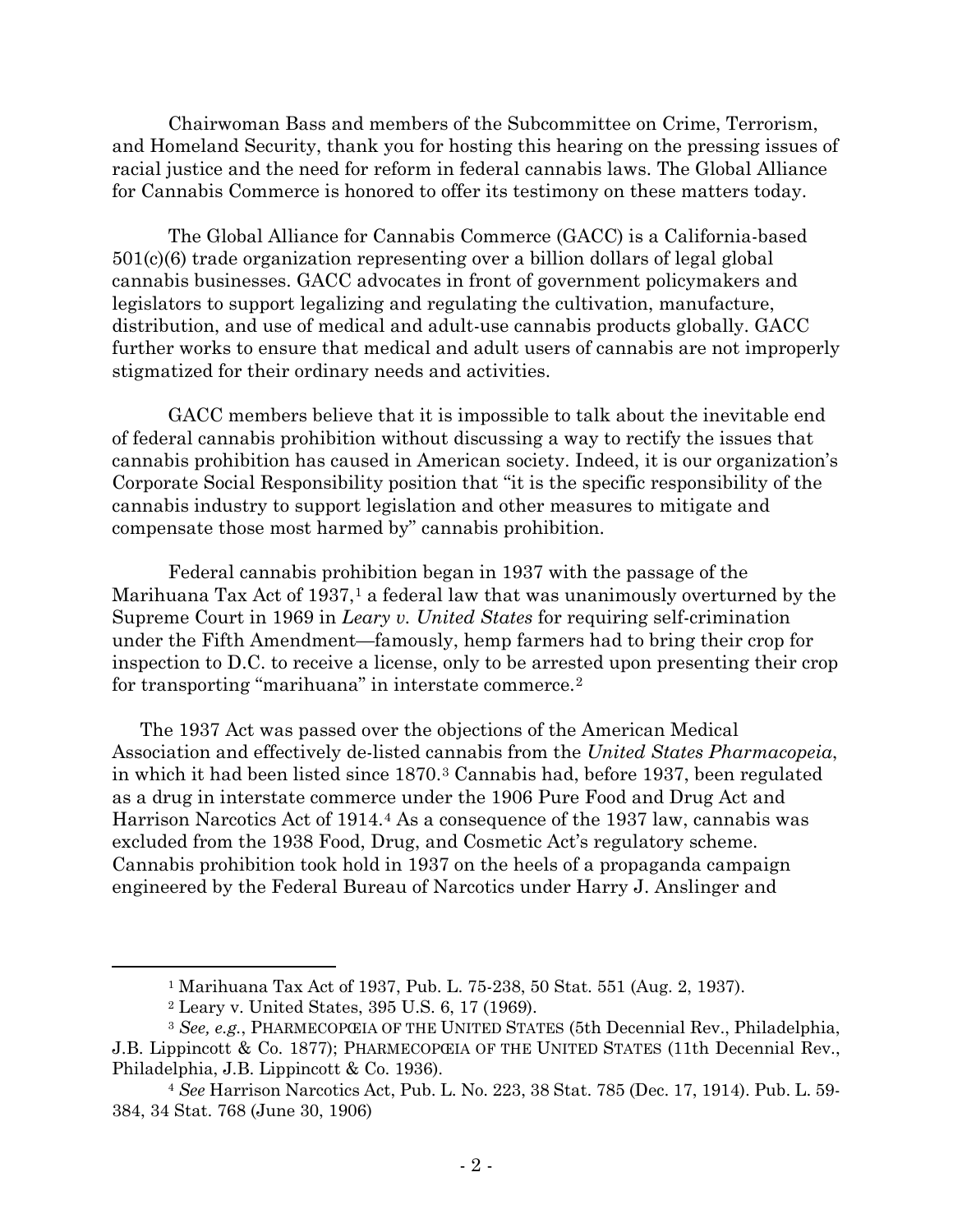<span id="page-2-0"></span>William Randolph Hearst's media empire, and aggrandized by media outlets jumping in on the "marihuana" frenzy.[5](#page-2-1)

In response to the unanimous 1969 *Leary* decision striking down federal cannabis prohibition, in 1970 Congress passed and President Richard M. Nixon signed into law the Controlled Substances Act.[6](#page-2-2) The Controlled Substances Act listed, and to this day lists cannabis as "marihuana," a Schedule I Controlled Substance, the most restrictive designation possible, and creates a nationwide cannabis prohibition.[7](#page-2-3)

Members of Congress, in thinking about this history, should be cognizant that the federal government's agents in conducting their anti-cannabis propaganda campaign in the 1930s expressly linked the "'evil'" of cannabis to crime committed by "'Mexicans, Spaniards, Latin-Americans, Greeks, or Negroes'" in order to tie this lobbying effort to the racial tensions of the period—in government-printed public documents and in government-funded projects.[8](#page-2-4) Federal cannabis prohibition was born in facial racism. Whatever one feels about the merits of cannabis legalization or federal drug policy in general today, that is a historical fact, and one Americans must confront as we work towards ending this misguided policy in recognizing its roots in deeply flawed public consensus. As one may predict of a policy born in demonstrable, facial government discrimination, it has effects which disproportionately harm those targeted by its original propaganda campaign. The American Civil Liberties Union has pointed out, statistically speaking "Blacks are 3.73 times more likely than whites to be arrested for marijuana."[9](#page-2-5) This has led to higher incarceration rates for minorities for cannabis offenses.

<span id="page-2-1"></span><sup>5</sup> *E.g.*, RICHARD J. BONNIE & CHARLES H. WHITEHEAD, THE MARIHUANA CONVICTION: A HISTORY OF MARIJUANA PROHIBITION IN THE UNITED STATES 100–02 (University Press of Virginia 1974).

<span id="page-2-2"></span><sup>6</sup> *See* Controlled Substances Act, Pub. L. 91-513, 84 Stat. 1236 (Oct. 27, 1970) (codified at 21 U.S.C. ch. 13).

<sup>7</sup> 21 U.S.C. §§ 802(16), 812; *see also generally Gonzales v. Raich*, 545 U.S. 1 (2005).

<span id="page-2-4"></span><span id="page-2-3"></span><sup>8</sup> BONNIE & WHITEHEAD, supra note [5,](#page-2-0) at 100 (discussing correspondence with and quoting an official Federal Bureau of Narcotics response to a reporter inquiry); *see also* Kyle Schmidlin, Column: 'War On Drugs' Merely Fights The Symptoms Of A Faulty System, *CBSNews* (Sept. 13, 2008, 7:19am), https://www.cbsnews.com/news/column-war-on-drugsmerely-fights-the-symptoms-of-a-faulty-system/ ("Quotes attributable to [Commissioner] Anslinger include (and there are certainly more than these): 'Reefer makes darkies think they're as good as white men.' 'You smoke a joint and you're likely to kill your brother.' And my personal favorite, 'There are 100,000 total marijuana smokers in the U.S., and most are Negroes, Hispanics, Filipinos and entertainers. Their Satanic music, jazz and swing result from marijuana use. This marijuana causes white women to seek sexual relations with Negroes, entertainers and any others.'").

<span id="page-2-5"></span><sup>9</sup> American Civil Liberties Union, *Marijuana Arrests By the Numbers*, https://www.aclu.org/gallery/marijuana-arrests-numbers.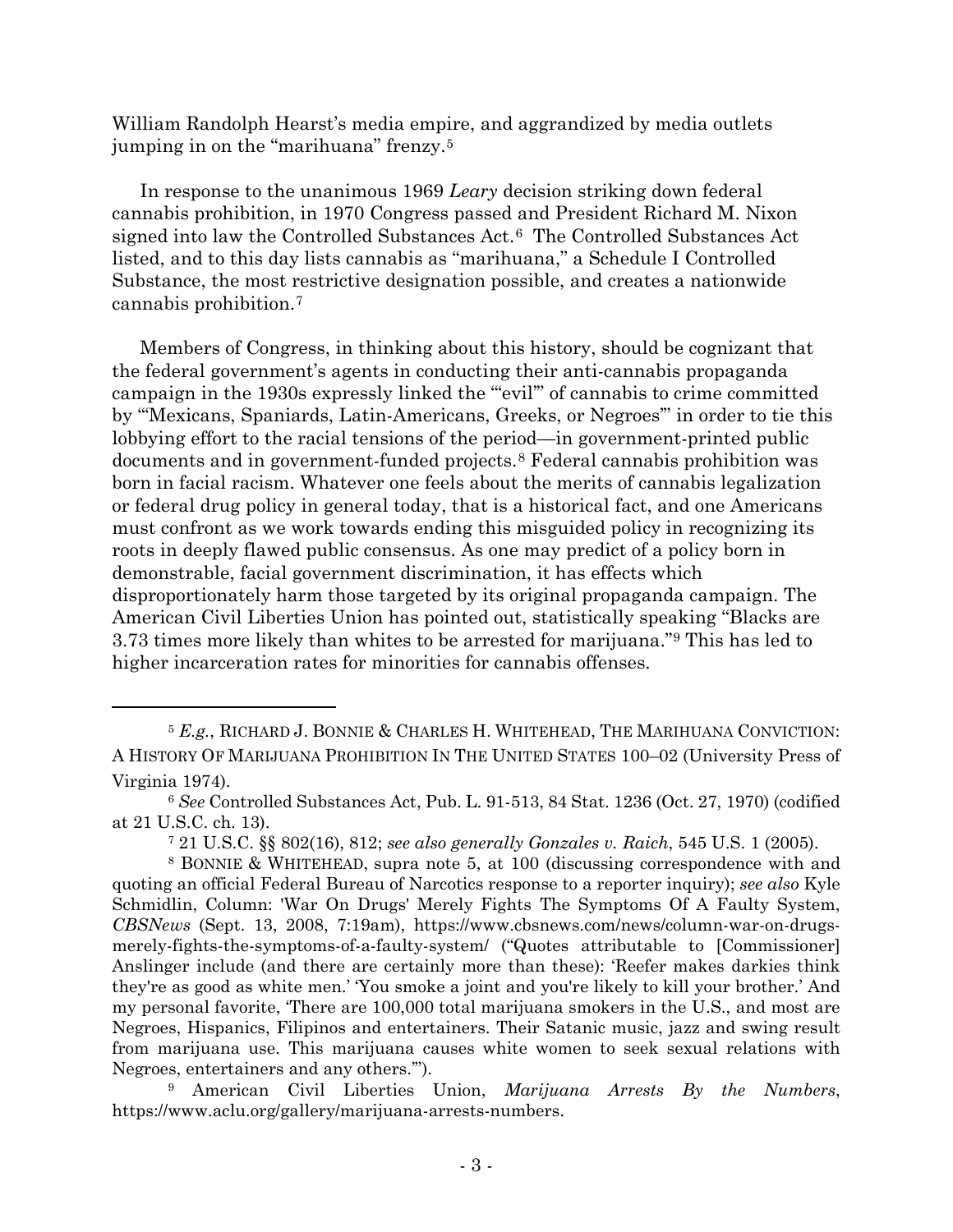The need for reform is clear. Thirty-four states allow and regulate medical-use cannabis; eleven more do so with adult use—numbers only expected to increase heading into 2020 based on polling data and political trends. The federal government's prohibitionist stance on cannabis is no longer a tenable position. The question now is not *if* reform will happen federally, but *how*.

Both parties should be congratulated and encouraged for their good-faith efforts in reaching bipartisan consensus on how to handle remedying those harms. In order to assist in those efforts, the Global Alliance for Cannabis Commerce has publicly released model U.S. federal cannabis legislation that comprehensively and wholly addresses how to regulate cannabis on a federal level, including components to ensure that communities disproportionately harmed by prohibition are not left out from the economic opportunities presented by its legalization.[10](#page-3-0) GACC's model legislation takes from some of the best practices that have strong bipartisan support from proposals currently underway. It also adds to them by directing the Attorney General to individually review each and every federal marijuana conviction where the offender is currently serving and recommending action on clemency or pardon to the President.

True reform for the existing businesses in 33 states, the District of Columbia and communities of color means a framework that does not unnecessarily wreak havoc on existing relationships and business practices, and that adopts bipartisan best practices towards fixing the harms of cannabis prohibition, and that employs the constitutional powers of the federal government to ensure a functional, free, and fair market in cannabis. Improvident or ill-considered federal policy in legalizing cannabis can have dire, if unintended, consequences for minority-owned and nonminority-owned businesses alike.

The *sine qua non* of what industry and consumers need from the federal government for cannabis reform is clear: legalize and regulate interstate and international trade in cannabis products under its Article I, Section 8 Commerce Clause powers. In doing so, Congress could respect both the state right to choose to keep cannabis prohibited within its borders, and the state right to interstate trade of the thirty-four other states that legalized cannabis.

Right now, there are thirty-four balkanized legal state markets in the United States in cannabis. As Ilya Shapiro, Director of the Robert A. Levy Center for Constitutional Studies at the Cato Institute pointed out in his article *The Case for Allowing Interstate Trade Among Marijuana-Legal States*, "[b]y default, to succeed, any business has to be vertically integrated from seed to sale in each state. This limits competition and artificially inflates prices. Consumers, particularly elderly

<span id="page-3-0"></span><sup>10</sup> *See generally* MODEL U.S. FEDERAL CANNABIS REFORM ACT (GACC 2019), *reprinted in* Appendix A; Appendix B (Section by Section of GACC Model Legislation).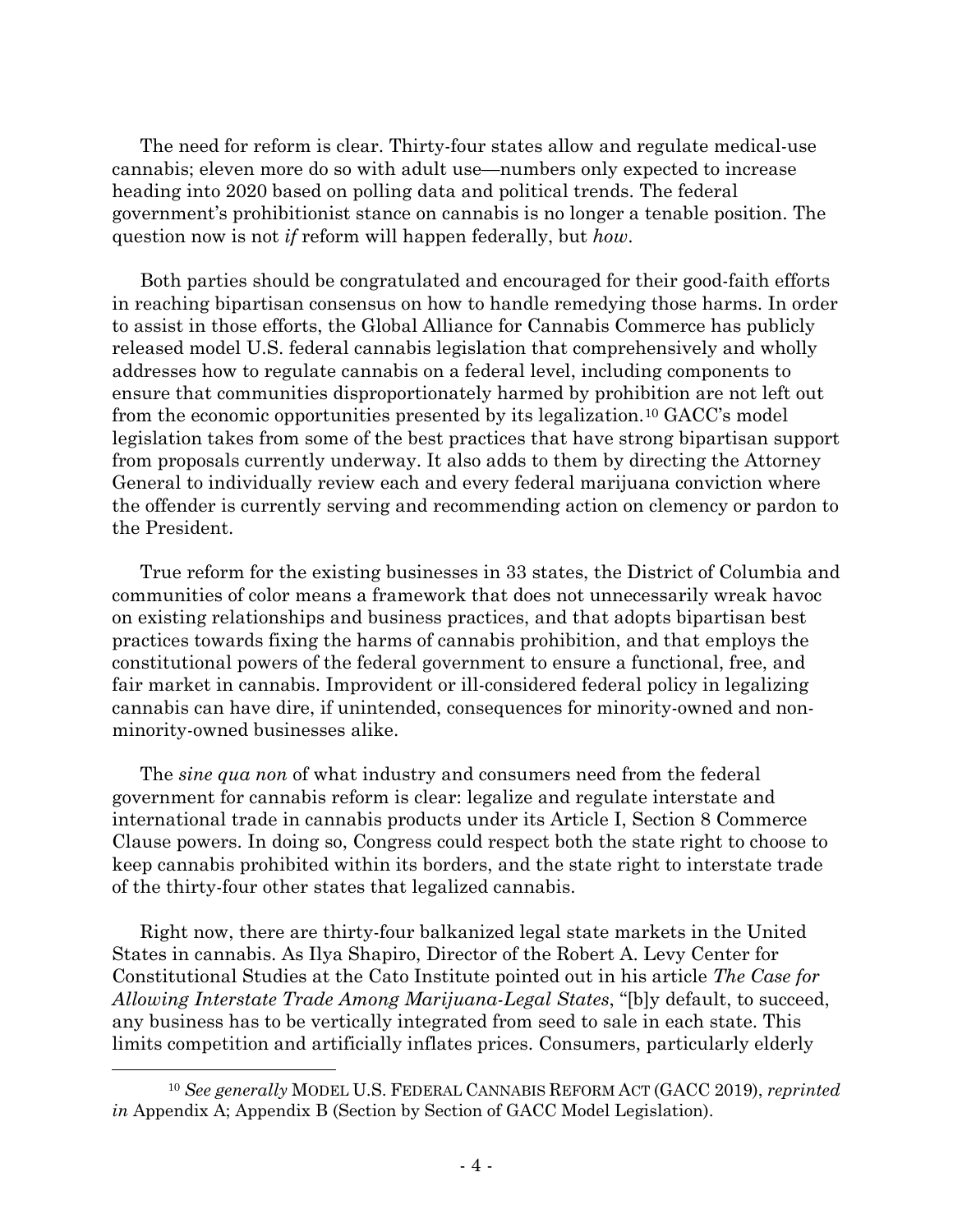patients, many of whom rely on cannabis products to mitigate health concerns, will be at the mercy of businesses that don't have to respond to market forces."[11](#page-4-0)

This balkanization has also lead to incredible supply-demand imbalances within the United States itself, threatening state-based cannabis markets, and remediable only by the federal government exercising its commerce powers. For example, on the supply side, according to a 2019 Cannabis crop projection, California cultivators "can produce up to 9 million pounds of crop every year, but the permitted wholesale market can realistically support 1.8 million to 2.2 million pounds," which potentially crash the market" in California.[12](#page-4-1) Oregon has six-years' worth of stock,[13](#page-4-2) and the state government has approved legislation for interstate commerce that only becomes effective upon only federal reform.[14](#page-4-3)

Conversely, on the demand side, Canadian dispensaries continuously see shortages that could easily be filled by reducing excess West Coast stock.[15](#page-4-4) Nevada has seen shortages as well.<sup>[16](#page-4-5)</sup> Louisiana pharmacists—complaining of watching "patients suffer…desperate for [cannabis] medication"— demanded their state allow medical cannabis to be available.[17](#page-4-6) Illinois, the latest state to legalize, also is projected to face shortages for consumers.[18](#page-4-7)

<span id="page-4-0"></span><sup>11</sup> Ilya Shapiro, The Case for Allowing Interstate Trade Among Marijuana-Legal States, *The Federalist* (Mar. 13, 2019), https://thefederalist.com/2019/03/13/case-allowinginterstate-trade-among-marijuana-legal-states/, *reprinted in* Appendix C

<span id="page-4-1"></span><sup>12</sup> Andrew Sheeler, California is growing so much marijuana it could crash the market, *Sacremento Bee* (Mar. 19, 2019 11:04am), https://www.sacbee.com/news/politicsgovernment/capitol-alert/article228120439.html.

<span id="page-4-2"></span><sup>13</sup> Kristian Foden-Vencil, Oregon Is Producing Twice As Much Cannabis As People Are Using, *OPB* (Jan. 31, 2019, 12:00pm), https://www.opb.org/news/article/oregon-cannabissurplus-2019/.

<span id="page-4-3"></span><sup>14</sup> S.B. 582, 80th Leg. Assemb., Reg. Sess. (Or. 2019); Suhauna Hussain, Oregon has too much cannabis. Two laws may help the state manage its surplus*, L.A. Times* (June 24, 2019, 3:00am), https://www.latimes.com/nation/la-na-oregon-legislature-tackles-supplymarijuana-20190624-story.html.

<span id="page-4-4"></span><sup>15</sup> *E.g.*, Paul Barach, What's Up With Canada's Nationwide Cannabis Shortages? *PotGuide.com* (Dec. 26, 2018), https://potguide.com/pot-guide-marijuana-news/article/whatsup-with-canadas-nationwide-cannabis-shortages/.

<span id="page-4-5"></span><sup>16</sup> *E.g.*, Melina Robinson, Nevada sold out of legal marijuana so quickly, the government used a 'statement of emergency' to bring in more weed, *Business Insider* (Jul. 13, 2017, 9:21pm), https://www.businessinsider.com/nevada-marijuana-shortage-statement-ofemergency-2017-7.

<span id="page-4-6"></span><sup>17</sup> Melinda Deslatte, Louisiana medical marijuana backers demand product by May 15, *AP News* (Mar. 25, 2019), https://apnews.com/d3de7002288148deb521be10c0f3eea1.

<span id="page-4-7"></span><sup>18</sup> Kris Krane, Illinois Legalization Is Historic, But Good Luck Finding Cannabis To Buy, *Forbes* (Jun 25, 2019, 12:03pm), https://www.forbes.com/sites/kriskrane/2019/06/25/illinois-legalization-is-historic-but-goodluck-finding-cannabis-to-buy/#16ce50c9e253.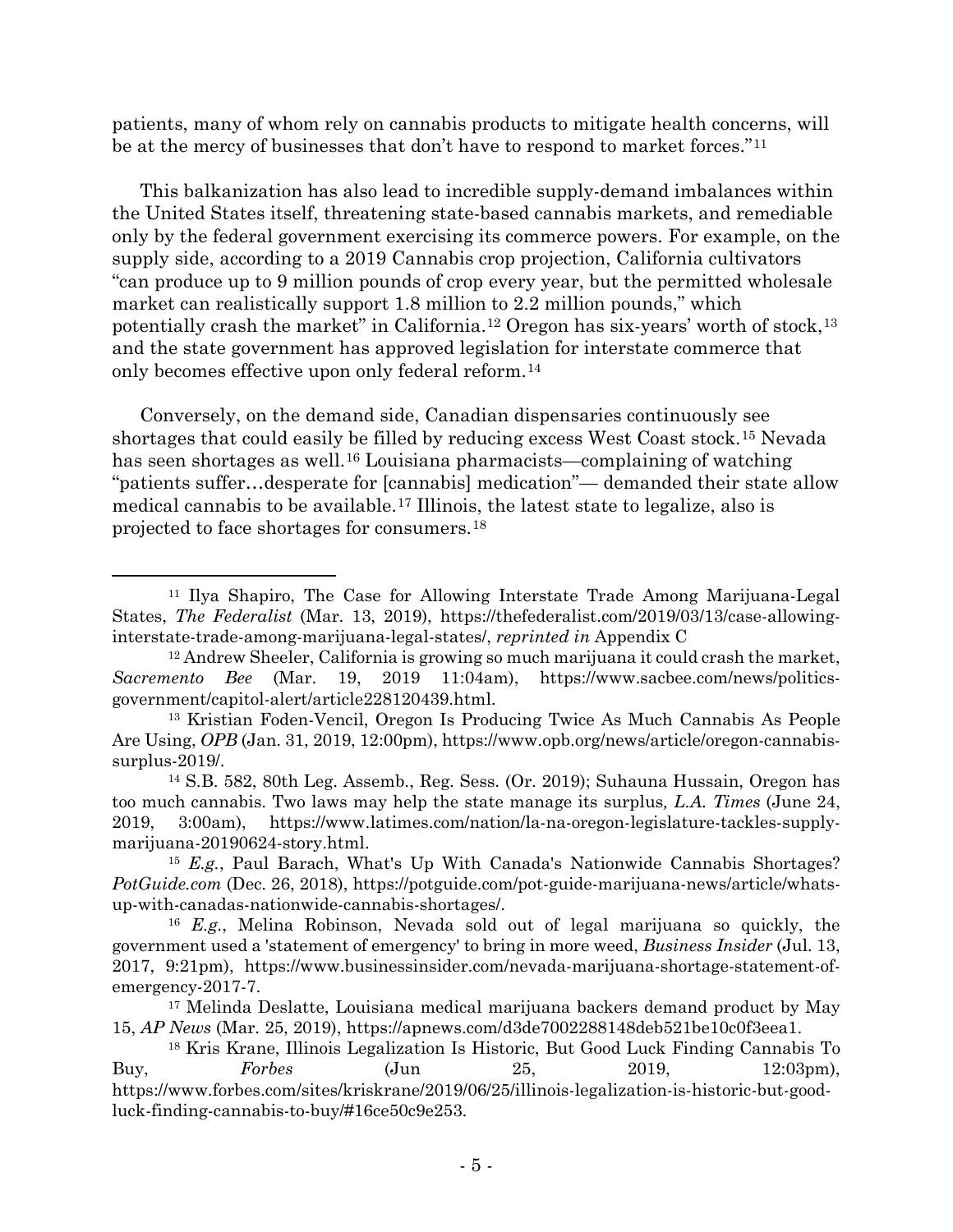Legal operators in states operate without the benefits of federal regulation in the areas of agriculture, pesticide control, food and drug adulteration, and finance areas where federal regulatory clarity has been a chief component of consumer confidence and commercial success. Without federal legalization and regulation, it is unlikely that legal businesses will be able to fully access the financial sector. As Dan Stipano recently told *American Banker*, "Anything short of legalization on the federal level will probably not be enough. ... Financial institutions are caught in the middle."[19](#page-5-0) It is even less likely that U.S. businesses will be in a position to compete with the emerging international cannabis markets in Canada, Mexico, Europe, Israel, Africa, the Caribbean, and South America.

Moreover, as I recently pointed out in the *San Francisco Chronicle*, the federal government is setting these state-legal cannabis businesses up for failure by ensuring that they cannot compete with black market operators. It is an "inescapable consequence of supply and demand."[20](#page-5-1)

"[B]usinesses cannot reduce prices by scaling up the production of cannabis and reaching a larger volume of the consuming population. This gap in federal law forces legal businesses to compete with black-market operators, which have the unfair advantages of both lower overhead costs per unit and a significantly larger market through their disregard of federal interstate commerce laws. Illegal producers' costs and prices are largely fixed by their illicit nature; they cannot build large, sustainable farms to reduce per-unit costs because of the inherently unstable nature of their business. Legal businesses in the United States, aided by the protections of the commerce clause, can easily compete with and replace the black market if given the chance. Federal law can easily be changed to reach this goal."<sup>[21](#page-5-2)</sup>

Indeed, minority members of the community who take the steps to become legal operators face an economic environment where the black market has a competitive advantage based on outdated federal laws forcing legal operators to compete only within their own state, as opposed to black market operators which reach the full U.S. market by ignoring federal laws.

Congress also should not leave behind our Veterans, a community that would strongly benefit from access to cannabis to treat PTSD and long-term pain from

<span id="page-5-0"></span><sup>19</sup> Neil Haggerty, Legalizing pot may be only way to lift cloud over pot banking, *American Banker* (June 11 2019, 9:00pm), https://www.americanbanker.com/news/legalizing-pot-may-be-only-way-to-lift-cloud-overpot-banking, *reprinted in* Appendix D.

<span id="page-5-2"></span><span id="page-5-1"></span><sup>20</sup> Randal John Meyer, Feds must join California in getting #weedwise on black market, *San Fran. Chron.* (July 2, 2019), https://www.sfchronicle.com/opinion/openforum/article/Feds-must-join-California-ingetting-weedwise-on-14065415.php, *reprinted in* Appendix E.

<sup>21</sup> *Id.*